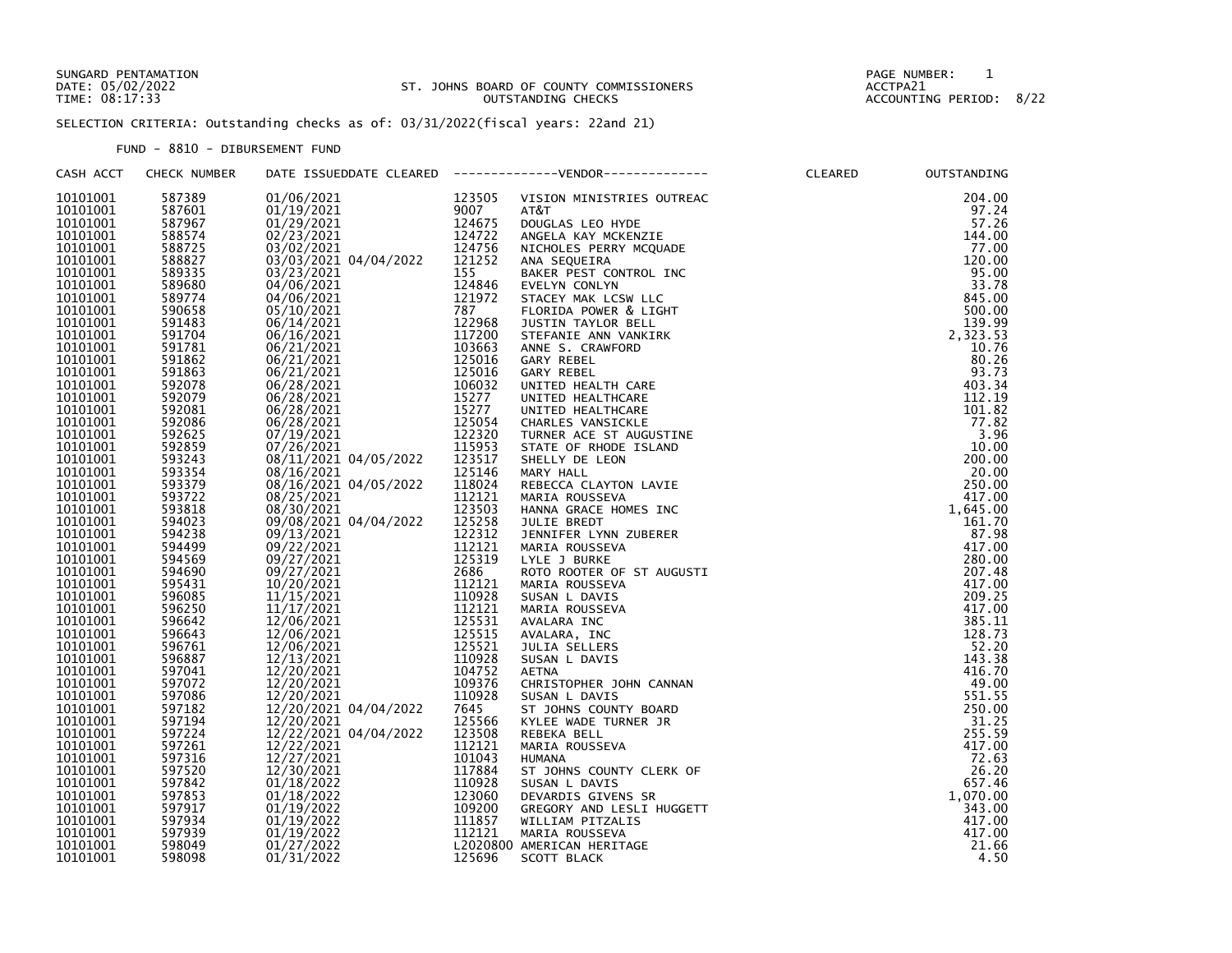## SUNGARD PENTAMATION PAGE NUMBER: 2 DATE: 05/02/2022 ST. JOHNS BOARD OF COUNTY COMMISSIONERS ACCTPA21 TIME: 08:17:33 OUTSTANDING CHECKS ACCOUNTING PERIOD: 8/22

SELECTION CRITERIA: Outstanding checks as of: 03/31/2022(fiscal years: 22and 21)

FUND - 8810 - DIBURSEMENT FUND

| CASH ACCT            | CHECK NUMBER                                                                                                                                                                                                                                                                                                       |  |                          | CLEARED | OUTSTANDING        |
|----------------------|--------------------------------------------------------------------------------------------------------------------------------------------------------------------------------------------------------------------------------------------------------------------------------------------------------------------|--|--------------------------|---------|--------------------|
| 10101001             | 598149                                                                                                                                                                                                                                                                                                             |  |                          |         |                    |
| 10101001             |                                                                                                                                                                                                                                                                                                                    |  |                          |         |                    |
| 10101001             |                                                                                                                                                                                                                                                                                                                    |  |                          |         |                    |
| 10101001             |                                                                                                                                                                                                                                                                                                                    |  |                          |         |                    |
| 10101001             |                                                                                                                                                                                                                                                                                                                    |  |                          |         |                    |
| 10101001             |                                                                                                                                                                                                                                                                                                                    |  |                          |         |                    |
| 10101001             |                                                                                                                                                                                                                                                                                                                    |  |                          |         |                    |
| 10101001             |                                                                                                                                                                                                                                                                                                                    |  |                          |         |                    |
| 10101001             |                                                                                                                                                                                                                                                                                                                    |  |                          |         |                    |
| 10101001             |                                                                                                                                                                                                                                                                                                                    |  |                          |         |                    |
| 10101001             |                                                                                                                                                                                                                                                                                                                    |  |                          |         |                    |
| 10101001             |                                                                                                                                                                                                                                                                                                                    |  |                          |         |                    |
| 10101001             |                                                                                                                                                                                                                                                                                                                    |  |                          |         |                    |
| 10101001             |                                                                                                                                                                                                                                                                                                                    |  |                          |         |                    |
| 10101001             |                                                                                                                                                                                                                                                                                                                    |  |                          |         |                    |
| 10101001             |                                                                                                                                                                                                                                                                                                                    |  |                          |         |                    |
| 10101001             |                                                                                                                                                                                                                                                                                                                    |  |                          |         |                    |
| 10101001             |                                                                                                                                                                                                                                                                                                                    |  |                          |         |                    |
| 10101001             |                                                                                                                                                                                                                                                                                                                    |  |                          |         |                    |
| 10101001             |                                                                                                                                                                                                                                                                                                                    |  |                          |         |                    |
| 10101001             |                                                                                                                                                                                                                                                                                                                    |  |                          |         |                    |
| 10101001             |                                                                                                                                                                                                                                                                                                                    |  |                          |         |                    |
| 10101001             |                                                                                                                                                                                                                                                                                                                    |  |                          |         |                    |
| 10101001             |                                                                                                                                                                                                                                                                                                                    |  |                          |         |                    |
| 10101001             |                                                                                                                                                                                                                                                                                                                    |  |                          |         |                    |
| 10101001             |                                                                                                                                                                                                                                                                                                                    |  |                          |         |                    |
| 10101001             |                                                                                                                                                                                                                                                                                                                    |  |                          |         |                    |
| 10101001             |                                                                                                                                                                                                                                                                                                                    |  |                          |         |                    |
| 10101001<br>10101001 |                                                                                                                                                                                                                                                                                                                    |  |                          |         |                    |
| 10101001             |                                                                                                                                                                                                                                                                                                                    |  |                          |         |                    |
| 10101001             |                                                                                                                                                                                                                                                                                                                    |  |                          |         |                    |
| 10101001             |                                                                                                                                                                                                                                                                                                                    |  |                          |         |                    |
| 10101001             |                                                                                                                                                                                                                                                                                                                    |  |                          |         |                    |
| 10101001             |                                                                                                                                                                                                                                                                                                                    |  |                          |         |                    |
| 10101001             |                                                                                                                                                                                                                                                                                                                    |  |                          |         |                    |
| 10101001             |                                                                                                                                                                                                                                                                                                                    |  |                          |         |                    |
| 10101001             |                                                                                                                                                                                                                                                                                                                    |  |                          |         |                    |
| 10101001             |                                                                                                                                                                                                                                                                                                                    |  |                          |         |                    |
| 10101001             |                                                                                                                                                                                                                                                                                                                    |  |                          |         |                    |
| 10101001             |                                                                                                                                                                                                                                                                                                                    |  |                          |         | 220.00             |
| 10101001             |                                                                                                                                                                                                                                                                                                                    |  |                          |         | 426.96             |
| 10101001             |                                                                                                                                                                                                                                                                                                                    |  |                          |         | 131.75             |
| 10101001             |                                                                                                                                                                                                                                                                                                                    |  | JOHNATHAN EVERETT CORREA |         | 200.00             |
| 10101001             |                                                                                                                                                                                                                                                                                                                    |  |                          |         | 418.50             |
| 10101001             |                                                                                                                                                                                                                                                                                                                    |  |                          |         |                    |
| 10101001             | 598495<br>598495<br>598495<br>598495<br>598495<br>598495<br>598525<br>598525<br>598525<br>598525<br>59875<br>59888885<br>59888885<br>59888885<br>59888885<br>598909<br>5989127<br>5999122<br>5991122<br>5991122<br>5991125<br>5991125<br>5991125<br>5991125<br>5991125<br>5991125<br>5991125<br>5991125<br>5991125 |  |                          |         | 2,062.00<br>200.00 |
| 10101001             |                                                                                                                                                                                                                                                                                                                    |  |                          |         | 29.10              |
| 10101001             |                                                                                                                                                                                                                                                                                                                    |  |                          |         | 1,870.76           |
| 10101001             |                                                                                                                                                                                                                                                                                                                    |  |                          |         | 250.00             |
| 10101001             |                                                                                                                                                                                                                                                                                                                    |  |                          |         | 228.17             |
| 10101001             |                                                                                                                                                                                                                                                                                                                    |  |                          |         | 3,674.95           |
| 10101001             |                                                                                                                                                                                                                                                                                                                    |  |                          |         | 3,967.41           |
| 10101001             | 599596                                                                                                                                                                                                                                                                                                             |  |                          |         | 26.70              |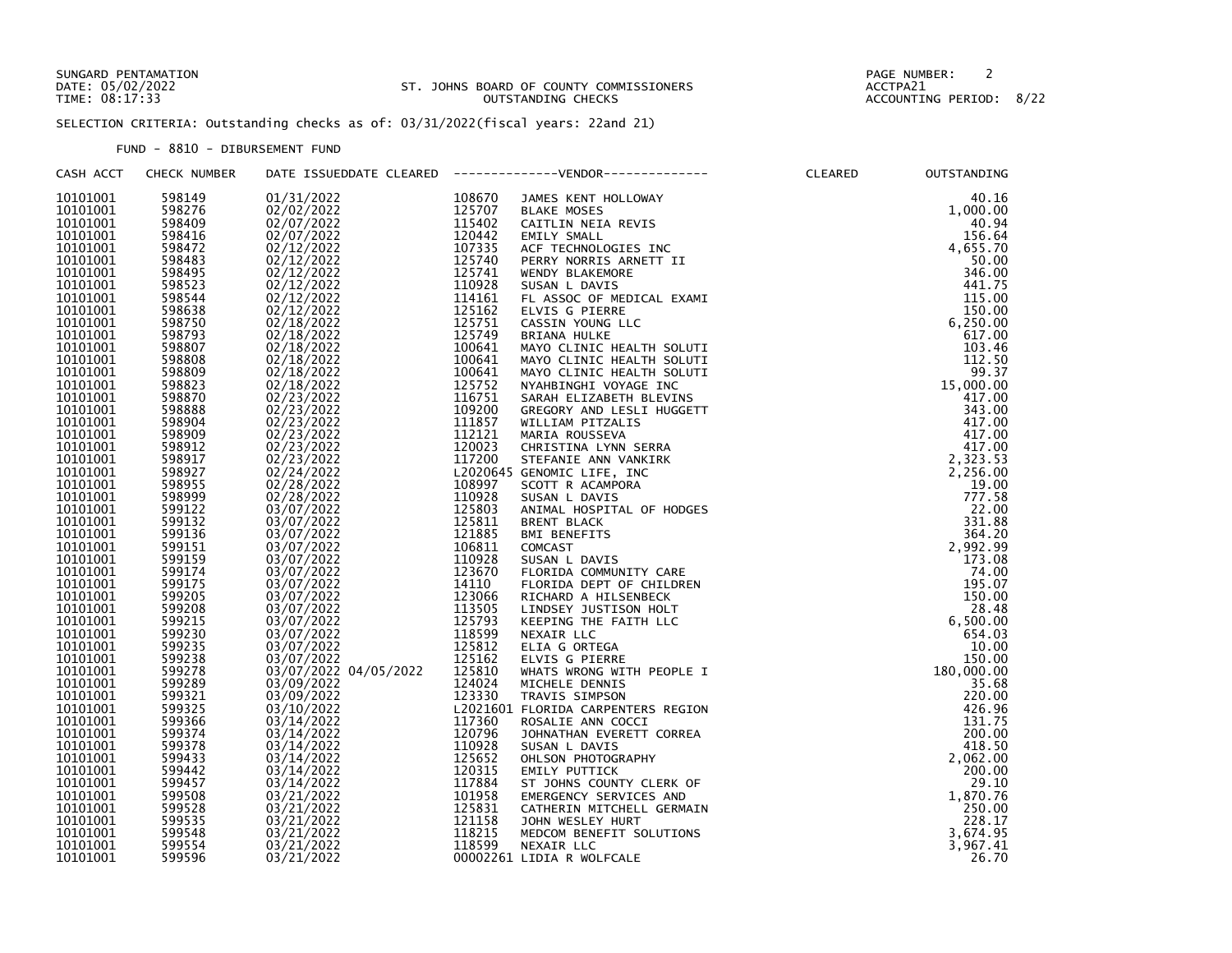## SUNGARD PENTAMATION PAGE NUMBER: 3 DATE: 05/02/2022 ST. JOHNS BOARD OF COUNTY COMMISSIONERS ACCTPA21 TIME: 08:17:33 OUTSTANDING CHECKS ACCOUNTING PERIOD: 8/22

SELECTION CRITERIA: Outstanding checks as of: 03/31/2022(fiscal years: 22and 21)

FUND - 8810 - DIBURSEMENT FUND

| CASH ACCT            | CHECK NUMBER     |            |        | DATE ISSUEDDATE CLEARED    -------------VENDOR-------------                                                                                                                                                                                           | OUTSTANDING          |
|----------------------|------------------|------------|--------|-------------------------------------------------------------------------------------------------------------------------------------------------------------------------------------------------------------------------------------------------------|----------------------|
| 10101001             | 599600           | 03/23/2022 | 116751 | ELIZABETH BLEVINS<br>MD JENNIFER CLARKE<br>A A COLLINS<br>FLE DENNIS<br>FLE DENNIS<br>FLE NORSON<br>E MARIE HADDOCK<br>FFANIE J HALL<br>REGORY AND LESLI HUGGETT<br>HYLLIS A HYDES<br>JENNIFER LEIGH JOHNS<br>SHAUNA LANIER<br>THE LAW OFFICE OF BRAD | 417.00               |
| 10101001             | 599604           |            |        |                                                                                                                                                                                                                                                       | 417.00               |
| 10101001             | 599607           |            |        |                                                                                                                                                                                                                                                       | 417.00               |
| 10101001             | 599609           |            |        |                                                                                                                                                                                                                                                       | 417.00               |
| 10101001             | 599611           |            |        |                                                                                                                                                                                                                                                       | 834.00               |
| 10101001             | 599614           |            |        |                                                                                                                                                                                                                                                       | 484.06               |
| 10101001             | 599616           |            |        |                                                                                                                                                                                                                                                       | 417.00               |
| 10101001             |                  |            |        |                                                                                                                                                                                                                                                       | 343.00               |
| 10101001             | 599618<br>599619 |            |        |                                                                                                                                                                                                                                                       | 834.00               |
| 10101001             | 599620           |            |        |                                                                                                                                                                                                                                                       | 417.00               |
| 10101001             |                  |            |        |                                                                                                                                                                                                                                                       | 834.00               |
| 10101001             | 599621<br>599622 |            |        |                                                                                                                                                                                                                                                       | 1,000.00             |
|                      | 599626           |            |        |                                                                                                                                                                                                                                                       |                      |
| 10101001<br>10101001 |                  |            |        |                                                                                                                                                                                                                                                       | 417.00               |
| 10101001             | 599627<br>599630 |            |        |                                                                                                                                                                                                                                                       | 834.00<br>417.00     |
|                      | 599631           |            |        |                                                                                                                                                                                                                                                       | 343.00               |
| 10101001             |                  |            |        |                                                                                                                                                                                                                                                       |                      |
| 10101001             | 599632<br>599634 |            |        |                                                                                                                                                                                                                                                       | 982.94               |
| 10101001             |                  |            |        |                                                                                                                                                                                                                                                       | 417.00               |
| 10101001             | 599635           |            |        |                                                                                                                                                                                                                                                       | 477.38               |
| 10101001             | 599638<br>599639 |            |        |                                                                                                                                                                                                                                                       | 417.00               |
| 10101001             |                  |            |        |                                                                                                                                                                                                                                                       | 417.00               |
| 10101001             | 599642           |            |        |                                                                                                                                                                                                                                                       | 417.00               |
| 10101001             | 599644<br>599647 |            |        |                                                                                                                                                                                                                                                       | $834.00$<br>2,323.53 |
| 10101001             |                  |            |        |                                                                                                                                                                                                                                                       |                      |
| 10101001             | 599650           |            |        |                                                                                                                                                                                                                                                       | 417.00               |
| 10101001             | 599653           |            |        |                                                                                                                                                                                                                                                       | 37.30                |
| 10101001             | 599654           |            |        |                                                                                                                                                                                                                                                       | 21.66                |
| 10101001             | 599656           |            |        |                                                                                                                                                                                                                                                       | 426.96               |
| 10101001             | 599657           |            |        |                                                                                                                                                                                                                                                       | 2,232.00             |
| 10101001             | 599659           |            |        |                                                                                                                                                                                                                                                       | 1,370.84             |
| 10101001             | 599661           |            |        |                                                                                                                                                                                                                                                       | 10,662.19            |
| 10101001             | 599662           |            |        |                                                                                                                                                                                                                                                       | 30,227.14            |
| 10101001             | 599666<br>599667 |            |        |                                                                                                                                                                                                                                                       | 7,604.37             |
| 10101001             |                  |            |        |                                                                                                                                                                                                                                                       | 3,072.20             |
| 10101001             | 599669           |            |        |                                                                                                                                                                                                                                                       | 336.15               |
| 10101001             | 599671           |            |        |                                                                                                                                                                                                                                                       | 7,904.61             |
| 10101001             | 599673           |            |        |                                                                                                                                                                                                                                                       | 1,957.18             |
| 10101001             | 599674           |            |        |                                                                                                                                                                                                                                                       | 191.25               |
| 10101001             | 599676           |            |        |                                                                                                                                                                                                                                                       | 5,606.42             |
| 10101001             | 599677           |            |        |                                                                                                                                                                                                                                                       | 534.00               |
| 10101001             | 599678           |            |        |                                                                                                                                                                                                                                                       | 800.00               |
| 10101001             | 599679           |            |        |                                                                                                                                                                                                                                                       | 1,217.35             |
| 10101001             | 599680           |            |        |                                                                                                                                                                                                                                                       | 180.00               |
| 10101001             | 599681<br>599682 |            |        |                                                                                                                                                                                                                                                       | 42.94                |
| 10101001             |                  |            |        |                                                                                                                                                                                                                                                       | 100.00               |
| 10101001             | 599683           |            |        |                                                                                                                                                                                                                                                       | 590.00               |
| 10101001             | 599685           |            |        |                                                                                                                                                                                                                                                       | 668.28               |
| 10101001             | 599687           |            |        |                                                                                                                                                                                                                                                       | 28,791.85            |
| 10101001             | 599690           |            |        |                                                                                                                                                                                                                                                       | 202.24               |
| 10101001             | 599691           |            |        |                                                                                                                                                                                                                                                       | 4,485.89             |
| 10101001<br>10101001 | 599692           |            |        |                                                                                                                                                                                                                                                       | 82.00                |
|                      | 599701           |            |        |                                                                                                                                                                                                                                                       | 244,041.51           |
| 10101001             | 599703           |            |        |                                                                                                                                                                                                                                                       | 2,873.30             |
| 10101001             | 599704           |            |        |                                                                                                                                                                                                                                                       | 72.00                |